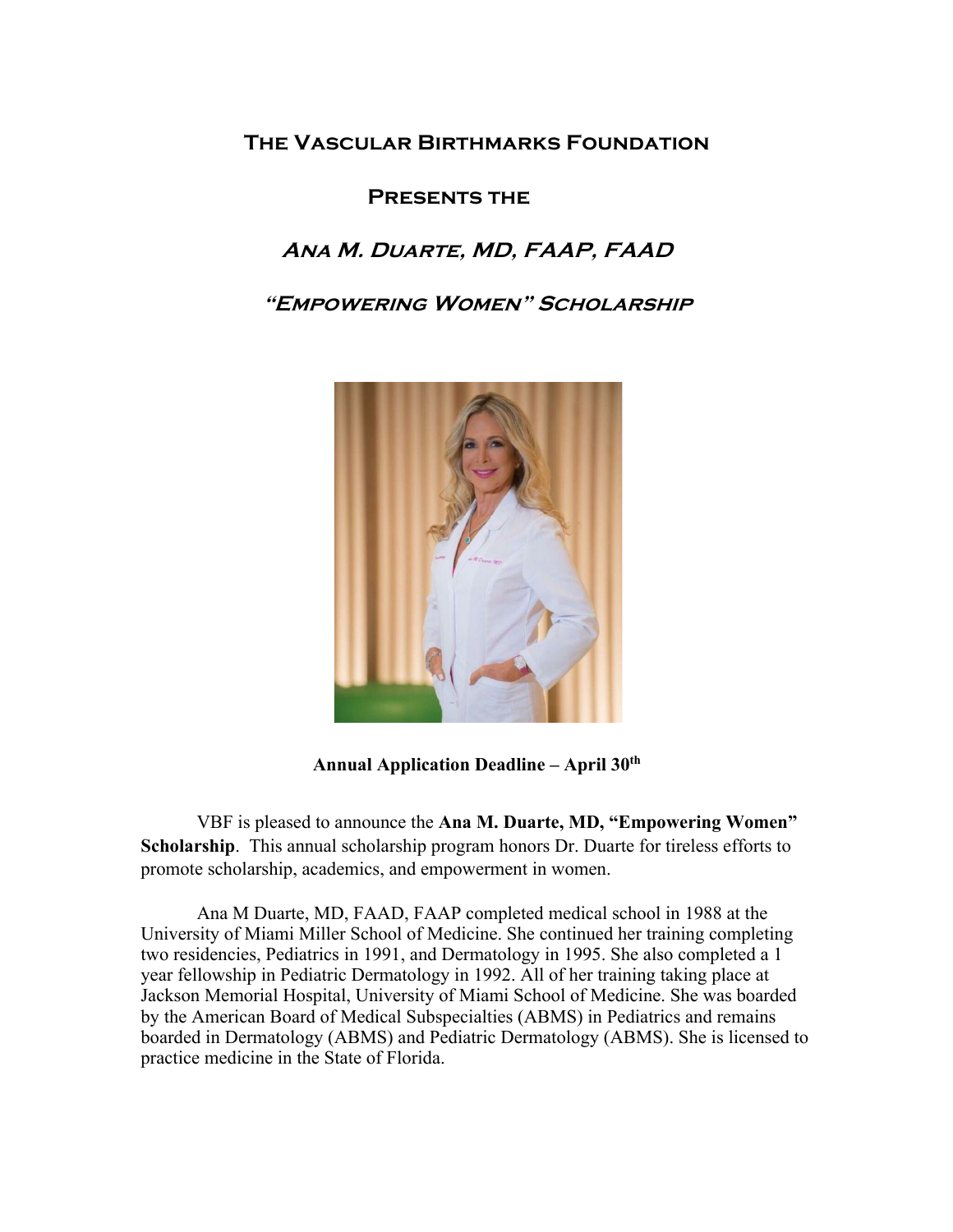In 1995 she was appointed the Director of Dermatology at Nicklaus Children's Hospital and founded the Children's Skin Center, PA located on the campus of Nicklaus Children'sHospital. She is an Associate Professor for Nova Southeastern University Department of Dermatology as well as Voluntary Faculty at the University of Miami Department of Dermatology. She is a Clinical Associate Professor, Department of Dermatology, Florida International University, Herbert Wertheim College of Medicine.

Her main area of interest is in the treatment of vascular lesions and in 1995 she developed the Laser Center at Miami Children's Hospital, a center focusing on the laser treatment of vascular lesions. In 2009 she developed and was appointed Director of The International Birthmark Institute (TIBI) at Nicklaus Children's Hospital: a multidisciplinary team of subspecialists dedicated to the treatment of all birthmarks with a special focus on vascular anomalies.

On a personal note Dr. Duarte became a competitive figure skater in 20l2. She won 1<sup>st</sup> Place in the United States Figure Skating (USFS) Sectional Title for Ladies PreBronze Free Skate on 03/10/2013. Dr. Duarte won 1<sup>St</sup> Place USFS National Title Adult Nationals 2014 Bronze Ice Dance. Dr. Duarte also won 1<sup>st</sup> place Title ISU World Championship 2014 Bronze lce Dance Oberstdorf, Germany. In 2016. Dr. Duarte won 1<sup>st</sup> place USFS National Title Silver Ice Dance.

The scholarships will be limited to \$1,000. A Committee will evaluate each of the applicants and make award decisions.

The VBF board and staff are excited to be able to offer this financial support to students who have chosen to pursue higher education.

### SCHOLARSHIP PROGRAM CRITERIA

- Applicant must be enrolled or anticipate enrollment as a **full-time student** in an undergraduate or graduate school.
- Applicant must be a US citizen or legal resident living in the US and enrolled in an accredited United States university.
- Applicant will be required to conduct a charitable event during the school year.

### APPLICATION REQUIREMENTS

- § Applicant must provide a Personal Statement (maximum of 800 words, double spaced), including brief personal history regarding educational/career goals, extracurricular activities, humanitarian work to date, and reason why you should be selected by the Committee. If applicant has a vascular birthmark, tumor, or syndrome, a description should be included. This statement must be written solely by the applicant
- § Applicant must provide two (2) Letters of Recommendation (One must be from a teacher or academic advisor). Letters may be sent by U. S. mail or by email